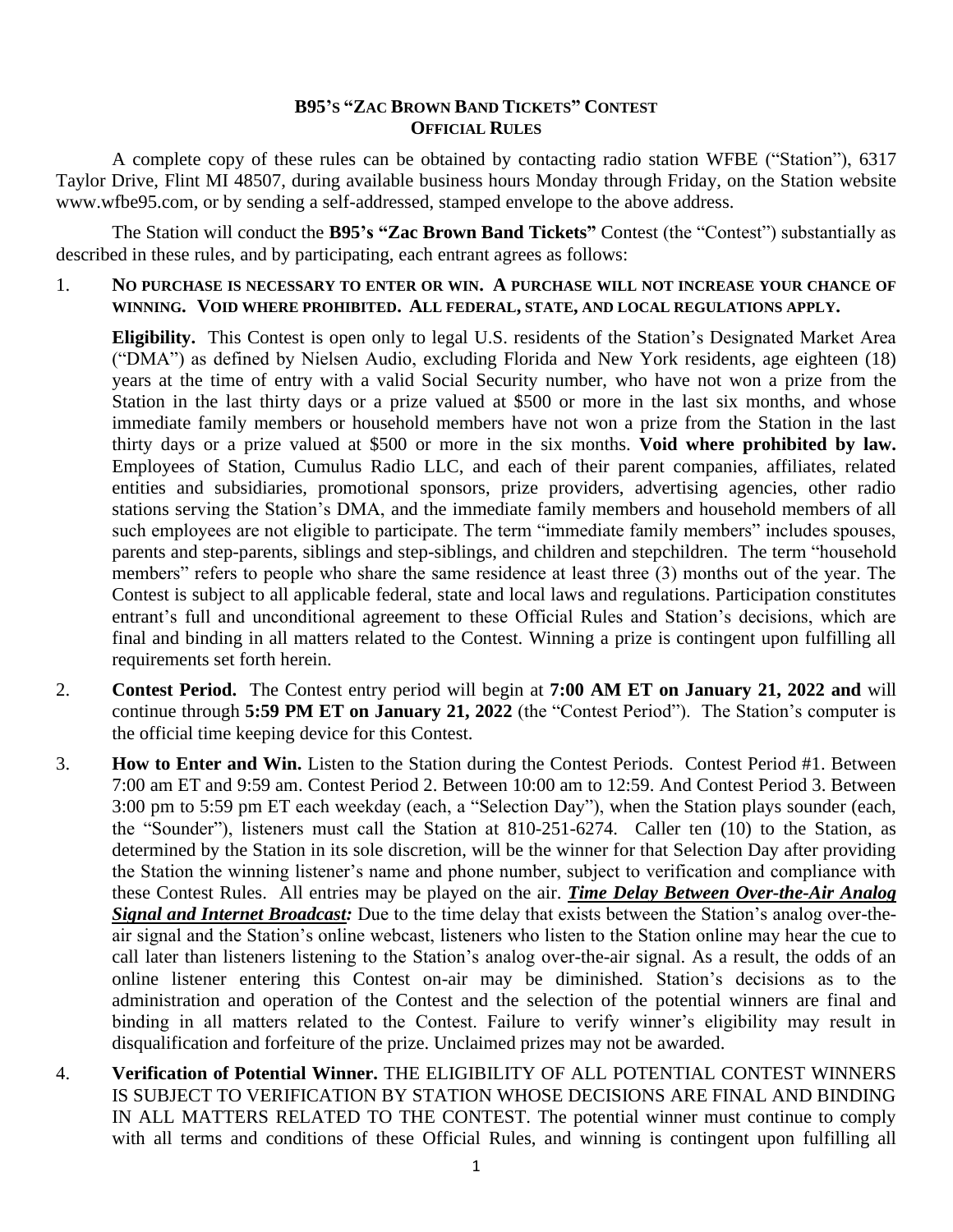requirements. The potential winner may be notified by email and/or telephone call after the date of random drawing and/or winner determination. The potential winner will be required to sign and return to Station, within three (3) days of the date notice is sent, an affidavit of eligibility and a liability/publicity release (except where prohibited) to claim the prize, if applicable. A winner who returns the affidavit of eligibility and liability/publicity release will be deemed to have accepted the contest prize and thereafter will not be permitted to rescind their acceptance of the prize and/or return the prize. If a potential winner cannot be contacted, fails to sign and return the affidavit of eligibility and/or the liability/publicity release within the required time period (if applicable), or if the prize or prize notification is returned as undeliverable, potential winner forfeits prize. In the event that the potential winner of a prize is disqualified for any reason, Station may award the applicable prize to an alternate winner by random drawing from among all remaining eligible entries. Unclaimed prizes may not be awarded.

5. **Prizes.** Three (3) prizes will be awarded in this Contest. Each winner will receive:

(a) Two (2) tickets to the Zac Brown Band Out in the Middle Tour on July 29, 22, at 7:00 pm ET at Pine Knob Music Theatre, 33 Bob Seger Dr, Independence Charter Township, MI 48348.

The approximate retail value ("ARV") of each prize is EIGHT ONE DOLLARS (**\$81).** 

# **TOTAL ARV OF ALL CONTEST PRIZES IS: TWO HUNDRED FORTY THREE DOLLARS (\$243).**

### **For entry to the prize event, each event attendee may be required to show valid proof of vaccination against the COVID-19 virus and/or valid proof of a negative test for the COVID-19 virus within 72 hours (or such other time as the event organizers require) prior to the event.**

Winner is responsible for all taxes associated with prize receipt and/or use. Odds of winning a prize depend on a number of factors including the number of eligible entries received during the Contest Period and listeners participating at any given time.

There is no substitution, transfer, or cash equivalent for prizes, except that the Station may, in its sole discretion and to the extent permitted by law, substitute prizes of comparable value or cash. The prizes are expressly limited to the item(s) listed above and do not include taxes, gratuities or any other expenses. Any tickets and/or gift certificates/cards awarded as part of a prize will be subject to the terms and conditions set forth by the issuer and are valid only on the date(s) printed on the tickets or gift certificates/cards. Other restrictions may apply.

If any prize or a portion of any prize is postponed, cancelled, or otherwise unavailable due to disease, epidemic, pandemic, quarantine, any acts of government and/or any reason that is beyond the control of Station or any Sponsor, then no substitution shall be provided. Station and any Sponsors make no representation or warranty about the safety of any prize. By accepting and using a prize, each winner acknowledges and assumes all risks of accepting and using the prize, and any other the risks associated with the prize.

6. **Entry Conditions and Release.** By entering, each entrant agrees to: (a) comply with and be bound by these Official Rules and the decisions of the Station, which are binding and final in all matters relating to this Contest; (b) release and hold harmless Station, Cumulus Media New Holdings Inc., and each of their subsidiaries, related and affiliated companies, participating sponsors, the prize suppliers and any other organizations responsible for sponsoring, fulfilling, administering, advertising or promoting the Contest, and each of their respective past and present officers, directors, employees, agents and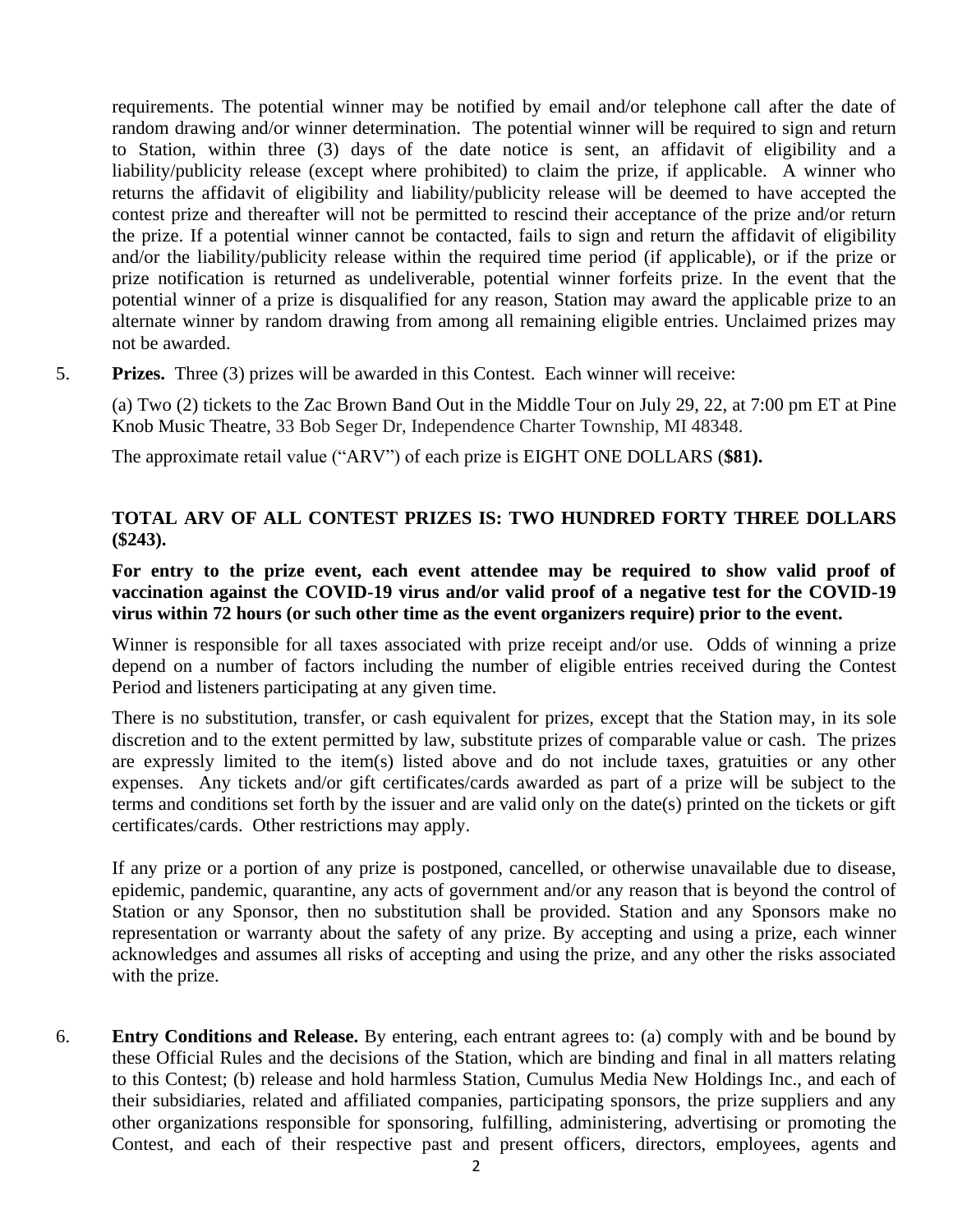representatives (collectively, the "Released Parties") from and against any and all claims, expenses, and liability, including but not limited to negligence and damages of any kind to persons and property, including but not limited to invasion of privacy (under appropriation, intrusion, public disclosure of private facts, false light in the public eye or other legal theory), defamation, slander, libel, violation of right of publicity, infringement of trademark, copyright or other intellectual property rights, property damage, or death or personal injury arising out of or relating to a entrant's entry, creation of an entry or submission of an entry, participation in the Contest, acceptance or use or misuse of prize (including any travel or activity related thereto) and/or the broadcast, exploitation or use of entry; and (c) indemnify, defend and hold harmless the Released Parties from and against any and all claims, expenses, and liabilities (including reasonable attorneys' fees) arising out of or relating to an entrant's participation in the Contest and/or entrant's acceptance, use, non-use or misuse of the prize.

- 7. **Publicity.** Participation in the Contest constitutes entrant's consent to use by the Station and its agent of entrant's name, likeness, photograph, voice, opinions, entry, and/or biographical information (including hometown and state) for promotional purposes in any media, worldwide, without further payment or consideration, unless otherwise prohibited by law.
- 8. **Taxes.** All State, Local, Federal and/or other taxes, duties, tariffs, title fees, licensing fees, or other fees for prizes awarded become the sole responsibility of the winner. All those who win a prize or prizes valued \$600 or more in any given year will be issued an IRS Form 1099 to report their winnings.
- 9. **General Conditions.** Station reserves the right to cancel, suspend and/or modify the Contest, or any part of it, if any fraud, technical failures or any other factor beyond Station's reasonable control impairs the integrity or proper functioning of the Contest, as determined by Station in its sole discretion. Station reserves the right in its sole discretion to disqualify any individual it finds to be tampering with the entry process or the operation of the Contest or to be acting in violation of these Official Rules or acting in an unsportsmanlike or disruptive manner. Any attempt by any person to deliberately undermine the legitimate operation of the Contest may be a violation of criminal and civil law, and, should such an attempt be made, Station reserves the right to seek damages from any such person to the fullest extent permitted by law. Station's failure to enforce any term of these Official Rules shall not constitute a waiver of that provision.
- 10. **Limitations of Liability.** The Released Parties are not responsible for: (a) any incorrect or inaccurate information, whether caused by Station, entrants, printing errors or by any of the equipment or programming associated with or utilized in the Contest; (b) technical failures of any kind, including but not limited to malfunctions, interruptions, or disconnections in phone lines or network hardware or software; (c) unauthorized human intervention in any part of the entry process or the Contest; (d) technical or human error that may occur in the administration of the Contest or the processing of entries; or (e) any injury or damage to persons or property that may be caused, directly or indirectly, in whole or in part, from entrant's participation in the Contest or receipt or use, non-use or misuse of any prize. No more than the stated number of prizes will be awarded. In event that a production, technical, programming or other error causes more than stated number of prizes as set forth in these Official Rules to be claimed, Station reserves the right to award only the stated number of prizes by a random drawing among all legitimate, unawarded, eligible prize claims.
- 11. **Disputes.** Entrant agrees that: (a) any and all disputes, claims and causes of action arising out of or connected with this Contest, or any prizes awarded, shall be resolved individually, without resort to any form of class action; (b) any and all disputes, claims and causes of action arising out of or connected with this Contest, or any prizes awarded, shall be resolved exclusively by the United States District Court or the appropriate state court located in the Station's listening area; (c) any and all claims, judgments and awards shall be limited to actual out-of-pocket costs incurred, including costs associated with entering this Contest, but in no event attorneys' fees; and (d) under no circumstances will entrant be